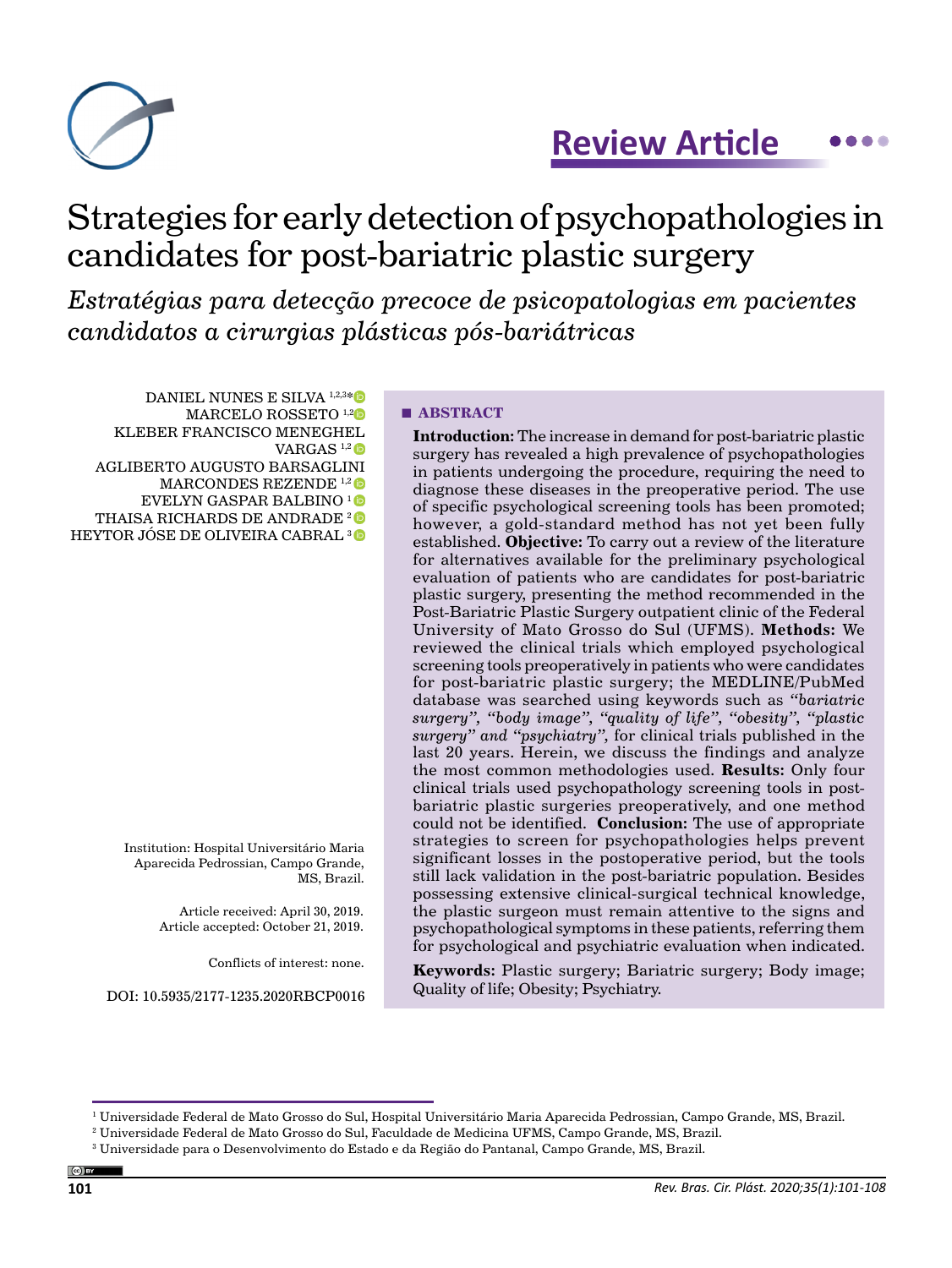#### **■ RESUMO**

**Introdução:** O aumento na demanda pelas cirurgias plásticas pós-bariátricas evidenciou a alta prevalência de psicopatologias nessa população, exigindo a necessidade do diagnóstico dessas doenças no pré-operatório. A utilização de ferramentas para triagem psicológica específica, já na primeira consulta, tem sido estimulada pela maioria dos autores, entretanto, um método padrão-ouro ainda não foi plenamente estabelecido e a busca persiste. **Objetivo:** Realizar uma revisão da literatura sobre as alternativas disponíveis para a avaliação psicológica preliminar de pacientes candidatos a cirurgias plásticas pós-bariátricas, apresentando a conduta preconizada no ambulatório de Cirurgia Plástica Pós-Bariátrica da Universidade Federal de Mato Grosso do Sul (UFMS). **Métodos:** Revisão dos ensaios clínicos, que empregaram ferramentas de triagem psicológica pré-operatória em pacientes candidatos à cirurgia plástica pósbariátrica, nos bancos de dados MEDLINE/PubMed, utilizando os descritores "*bariatric surgery*", "*body image*", "*quality of life*", "*obesity*", "*plastic surgery*" e "*psychiatry*", nos últimos 20 anos, discutindo os achados e analisando as metodologias mais utilizadas. **Resultados:** Foram encontrados apenas 4 ensaios clínicos que utilizaram ferramentas de triagem psicopatológica no pré-operatório de cirurgias plásticas pós-bariátricas, sendo que um método de eleição não pôde ser identificado. **Conclusão:** A utilização de estratégias apropriadas para a triagem das psicopatologias auxilia na prevenção de prejuízos significativos no pós-operatório, porém a construção da ferramenta ideal ainda carece de validação na população pós-bariátrica. Além do amplo conhecimento técnico clínicocirúrgico, o cirurgião plástico deve manter-se atento aos sinais e sintomas psicopatológicos desses pacientes, encaminhandoos para avaliação psiquiátrica e psicológica quando indicado.

**Descritores:** Cirurgia plástica; Cirurgia bariátrica; Imagem corporal; Qualidade de vida; Obesidade; Psiquiatria

### **INTRODUCTION**

In recent years, the increase in demand for post-bariatric plastic surgery has presented new and unique challenges to plastic surgeons in Brazil<sup>1</sup>. With the increasing demands for this procedure, new competencies began to be required and new challenges were presented<sup>2</sup>. In general, the clinical management of these patients, often malnourished and anemic, is delicate and laborious; their surgical plans are generally more extensive and detailed, requiring multiple procedures; their scars are usually extensive and postoperative recovery is more prolonged; and in particular, the results are often idealized by the patients, usually far exceeding what is achievable with surgery, adding to the complexity of this treatment<sup>3</sup>.

The need for a better preoperative psychological approach was identified recently by plastic surgeons<sup>4</sup>. Several authors have demonstrated that approximately 60% of candidates for post-bariatric plastic surgery

present with some type of psychopathology, frequently subclinical or neglected<sup>5,6,7,8</sup>, with depression, generalized anxiety disorder, and body dysmorphic disorder being the most prevalent ones 3,9,10,11.

Unlike what was imagined in the past<sup>3,9</sup>, the incidence of these psychological disorders tends to increase after bariatric surgery<sup>1,4</sup>. In addition to the intrinsic causes, two factors seem to contribute to the worsening psychological conditions of these patients in the postoperative period: the esthetic loss due to generalized dermatochalasis caused by rapid and significant weight loss and the relative delay between repair procedures, postponing the conclusion of the entire surgical process and the envisioned results 2,3,5,12.

Faced with this emotional instability, postbariatric plastic surgery, considered by some to be a "life-saver," frequently becomes a point of great frustration and regret for patients<sup>13</sup>. The levels of satisfaction with the procedure are generally lower than those in the general plastic surgery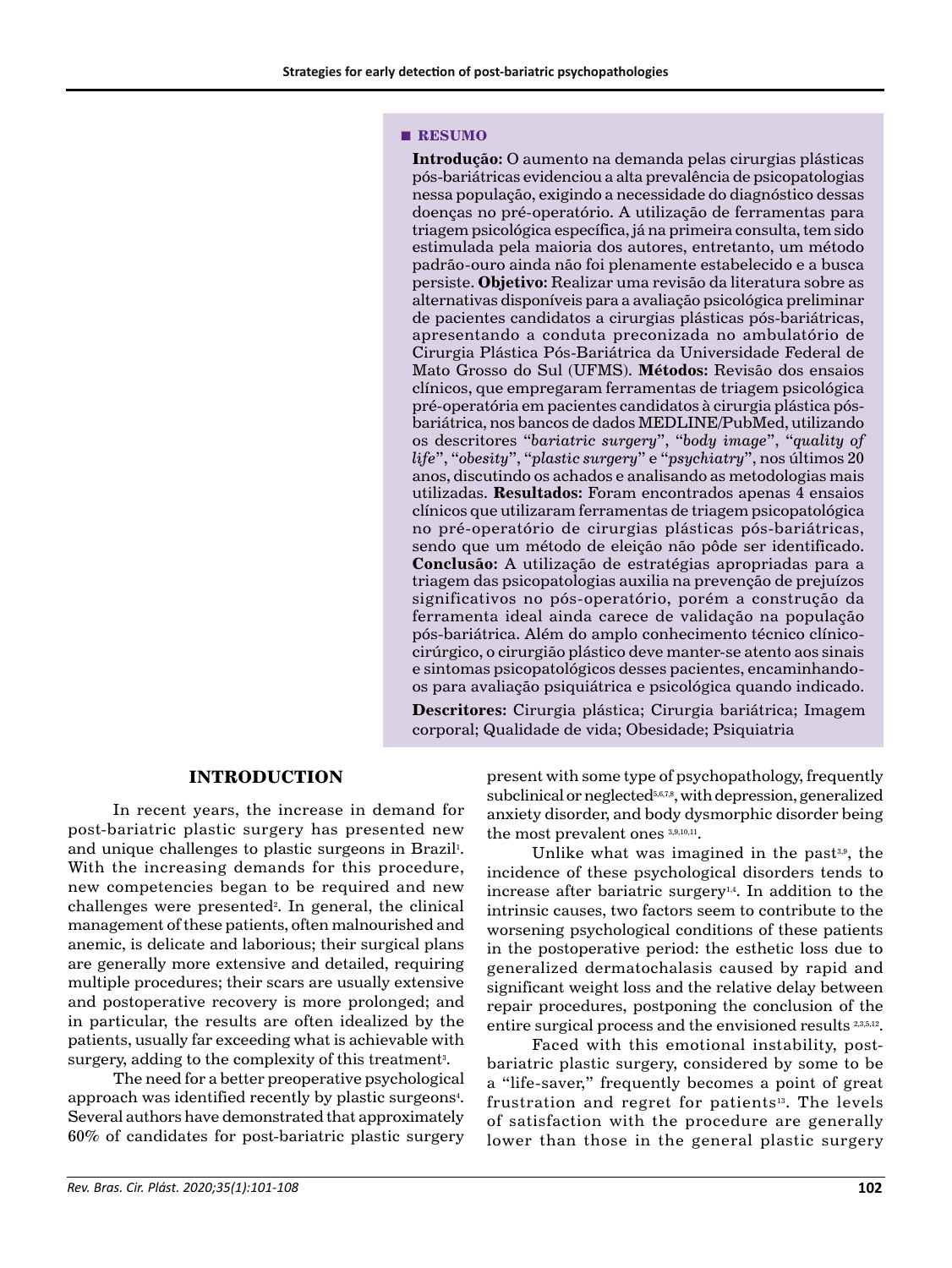population, since the evaluation of the quality of the surgical outcome is compromised by an emotionally unstable or psychologically compromised patient6,14. Frustration at not obtaining the idealized postoperative result is generally exacerbated in these patients, further aggravating their psychological conditions5 . Furthermore, in clinical practice, it is observed that patients do not always present the ideal psychological profile for a plastic surgery, even when presenting significant physical indications for the procedure<sup>6,14</sup>.

To help with this identification, a professional psychological evaluation is essential for understanding the true motivations of the patient, often subconscious, as well as for the detection of possible eating and mood disorders, which can potentially damage the postoperative and long-term results<sup>15,16</sup>. Currently, several authors recommend the referral of patients to a specialized service for the diagnosis of psychological conditions before performing any post-bariatric surgical procedure, a strategy considered as the first line to prevent psychiatric complications in the postoperative period<sup>1,15,17</sup>.

Currently, this preoperative evaluation is common in centers of excellence in plastic surgery in order to minimize psychiatric complications in the postoperative period<sup>1</sup>. However, this practice is still far from a reality for most privately practicing plastic surgeons in Brazil, especially those who work outside major surgical centers<sup>1</sup>. Often, the mere mention of the need for a psychological evaluation places significant stress on the ex-obese, undermining the already fragile doctor-patient relationship<sup>17</sup>. This resistance frequently prevents follow-up treatment, or it requires the plastic surgeon to permit the patient to desist referral to a psychologist<sup>1,17</sup>.

One recommended solution is the use of psychological screening tools during the first consultation<sup>1</sup>. With these, the plastic surgeon would be able to more easily identify the patients at risk for psychological disorders and, concomitantly, predict associated complications<sup>1,17</sup>. According to the literature, this process would minimize resistance on the part of patients, as it rationalizes the potential problem, demonstrating the importance of referral to a specialist for assessment $1,5,17$ .

The challenge of researchers is to develop a simple, quick, and easily applicable tool which provides an efficient psychological screening to be used in plastic surgery clinics without requiring the presence of a mental healthcare professional such as a psychologist or psychiatrist<sup>9</sup>. Several tools have already been proposed; however, a gold standard has not yet been fully established and the search continues<sup>18</sup>.

The objective of this study is to conduct a review of the literature on the alternatives available for the preliminary psychological evaluation of patients who are candidates for surgery, presenting the process recommended in the Post-Bariatric Plastic Surgery outpatient clinic of the UFMS.

#### **METHODS**

Using the MEDLINE/PubMed database, articles in the medical literature which described the psychological evaluation of patients who are candidates for post-bariatric plastic surgery published in the last 20 years were analyzed.

The keywords used were "bariatric surgery", "body image", "quality of life", "obesity", "plastic surgery", and "psychiatry", terms validated by MeSH through various combinations and their respective translations into Portuguese. From the studies found, clinical trials which used preoperative psychological screening tools in candidates for post-bariatric plastic surgery were selected for analysis.

#### **RESULTS**

After excluding the articles that did not address the specific psychological evaluation of post-bariatric patients, only 4 publications were included in this study (Chart 1).

#### **DISCUSSION**

In the past, post-bariatric plastic surgery was deemed to benefit the emotional component of patients due to the improvement in body esthetics, relieving some pre-existing psychopathology<sup>4</sup>. Unfortunately, several studies show that this is not true<sup>13,14,19</sup>. Although able to offer a significant improvement in quality of life by enhancing body image and increasing self-esteem, the positive influence of plastic surgery on already established mental illness has not yet been fully elucidated and cannot be guaranteed<sup>5,6,14</sup>. In fact, according to some authors, the more prevalent psychopathologies in this population even tend to worsen in a significant portion of the patients in the postoperative period $1,13,19$ .

There is no consensus recommendation for plastic surgeries in patients with mental disorders<sup>1,11,13</sup>. According to Ferreira, in 2004<sup>20</sup>, plastic surgery contours the body, leading to more pleasant form, but it does not address the emotional problems that already exist. The academic literature is rich in "disastrous cases" involving plastic surgeries and psychopathologies, associating them with higher rates of postoperative complications, surgical failures, and chronic dissatisfaction $11,21$ .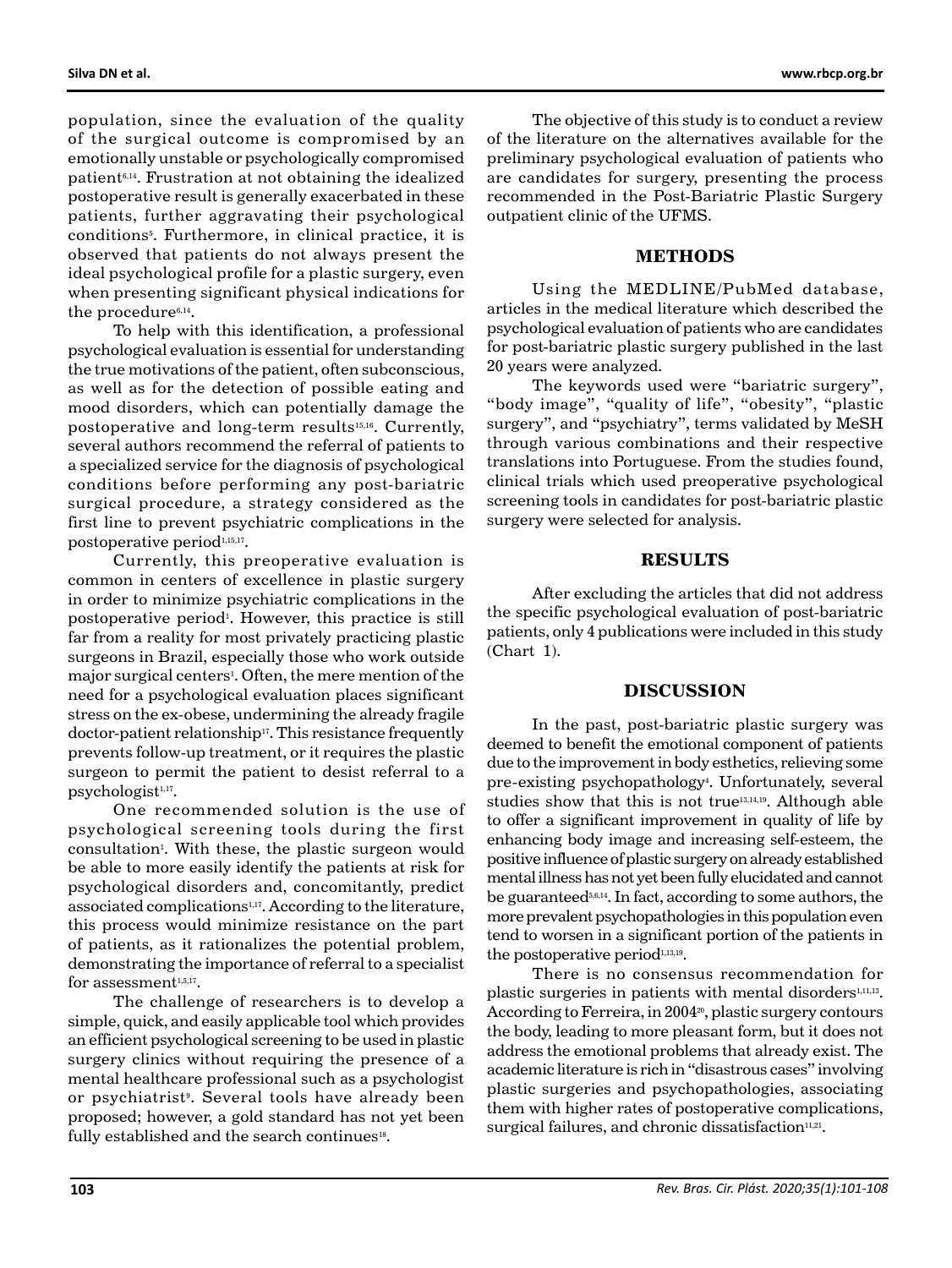| <b>Title</b>                                                                                                                                                                           | <b>Authors</b>                                                                                                                                               | <b>Publication</b>                                                                  | <b>Method Used</b>                                                                                                                                                             | <b>Findings</b>                                                                                                                                                                                                                                                                                                            |
|----------------------------------------------------------------------------------------------------------------------------------------------------------------------------------------|--------------------------------------------------------------------------------------------------------------------------------------------------------------|-------------------------------------------------------------------------------------|--------------------------------------------------------------------------------------------------------------------------------------------------------------------------------|----------------------------------------------------------------------------------------------------------------------------------------------------------------------------------------------------------------------------------------------------------------------------------------------------------------------------|
| <b>Body Contouring</b><br>Surgery after<br>Bariatric Surgery: A<br>Study of Cost as a<br>Barrier and Impact<br>on Psychological<br>Well-Being                                          | Arash, Azin;<br>Carrol Zhou;<br>Timothy Jackson;<br>Stephanie Cassin;<br>Sanjeev Sockalingam;<br>Raed Hawa                                                   | Plast.<br>Reconst.<br>Surg. 133:<br>776e, 2014                                      | <b>Patient Health</b><br>Questionnaire<br>$(PHQ-9);$<br><b>Generalized Anxiety</b><br>Disorder<br>(GAD-7); Short<br>Form-36.                                                   | Using this association of<br>methods, the authors reported<br>that patients undergoing post-<br>bariatric plastic surgery can<br>present a more satisfactory<br>psychological status.                                                                                                                                      |
| Body image and<br>quality of life in<br>patients with and<br>without body<br>contouring surgery<br>following bariatric<br>surgery: a comparison<br>of pre- and post-<br>surgery groups | Martina de Zwaan<br>Ekaterini Georgiadou<br>Christine E. Stroh<br>Martin Teufel<br>Hinrich Köhler<br>Maxi Tengler<br>Astrid Müller                           | Front Psychol.<br>2014;5:1310.<br>Published<br>2014 Nov 18.                         | Multidimension al<br><b>Body-Self Relations</b><br>Questionnaire<br>(MBSRQ);<br>Quality of life<br>(IWQOL-Lite),<br>Symptoms of<br>depression (PHQ-9),<br>and anxiety (GAD-7). | Using this association of<br>methods, the authors did not<br>identify any psychological<br>benefit in patients who<br>underwent post-bariatric<br>plastic surgery. However,<br>those who submitted to body<br>contouring surgery reported<br>improvements in body<br>satisfaction, appearance, and<br>functional capacity. |
| Body Image and<br>Quality of Life in Post<br>Massive Weight Loss<br><b>Body Contouring</b><br>Patients                                                                                 | Angela Y. Song;<br>J. Peter Rubin;<br>Veena Thomas;<br>Jason R. Dudas;<br>Kacey g. Marra;<br>Madelyn H. Fernstrom                                            | Obesity (Silver<br>Spring, Md.<br>vol. 14. No.9<br>$-1626-36.$<br>September<br>2006 | <b>Beck Depression</b><br>Inventory (BDI)                                                                                                                                      | The authors found no benefit<br>in the psychological screening<br>of patients undergoing post-<br>bariatric plastic surgery, since<br>all patients in the study were<br>within the normal range of the<br>screening inventory used at 0, 3,<br>and 6 months post-surgery.                                                  |
| Psychological and<br>Psychiatric Traits in<br>Post-bariatric<br>Patients Asking for<br>Body-Contouring<br>Surgery                                                                      | Chiara Pavan;<br>Massimo Marini;<br>Eleonora De Antoni;<br>Carlotta Scarpa;<br>Tito Brambullo;<br>Franco Bassetto;<br>Annapina Mazzotta;<br>Vicenzo Vindigni | <b>Aesthetic Plast</b><br>Surg. 2016 Dec 28<br>Published online<br>2016 Dec 28.     | Mini<br>International<br>neuropsychiatric<br>interview<br>(MINI); BDI-II.                                                                                                      | Using this combination of<br>methods, the authors did<br>not identify any benefit in<br>psychological screening of<br>patients undergoing post-<br>bariatric plastic surgery.                                                                                                                                              |

|  |  |  |  | Chart 1. Preoperative psychological evaluation in patients who are candidates for post-bariatric plastic surgery |  |
|--|--|--|--|------------------------------------------------------------------------------------------------------------------|--|
|--|--|--|--|------------------------------------------------------------------------------------------------------------------|--|

Accordingly, during the routine pre-operative consultation, the mere suspicion of the presence of mental disorders, especially mild disorders, should serve as an impasse to the plastic surgeon $11$ . The consultation is generally focused on the technical difficulty of the case, the surgical strategies to be proposed, and the clinical evaluation of the patient; all these aspects present a high degree of difficulty in post-bariatric patients<sup>11</sup>. Therefore, the attention towards the detection of psychiatric alterations usually remains in the background, although it is perhaps the greatest paradigm requiring more qualified care in post-bariatric plastic surgery.

A good anamnesis has been believed by most healthcare professionals to identify most psychological problems; unfortunately, although essential, it is much less effective in individuals with psychological disorders who are eager for a surgical procedure<sup>10</sup>. In general, these patients maintain a positive demeanor during the consultation and the discussion of the surgical plan. They usually conceal their complaints and minimize their expectations, deluding even the most attentive and experienced physician<sup>11,17</sup>. Another factor that hampers a psychological screening is that many of the neurovegetative and somatic symptoms caused by mental illness, such as fatigue, insomnia, and weight loss, can be easily confused with symptoms resulting from the condition of being formerly obese 21.

The diagnostic process of psychiatric disorders is based on the identification of clinical syndromes, which are extremely hindered by the absence of consistent biological markers<sup>22</sup>. Thus, several authors have recommended the use of specific methodologies for psychological screening in the initial consultation: the so-called psychopathology screening tools<sup>17,18</sup>. The purpose of their application would identify the patients more susceptible to mental disorders, sending them for a specialized psychological evaluation<sup>10</sup>. However, as yet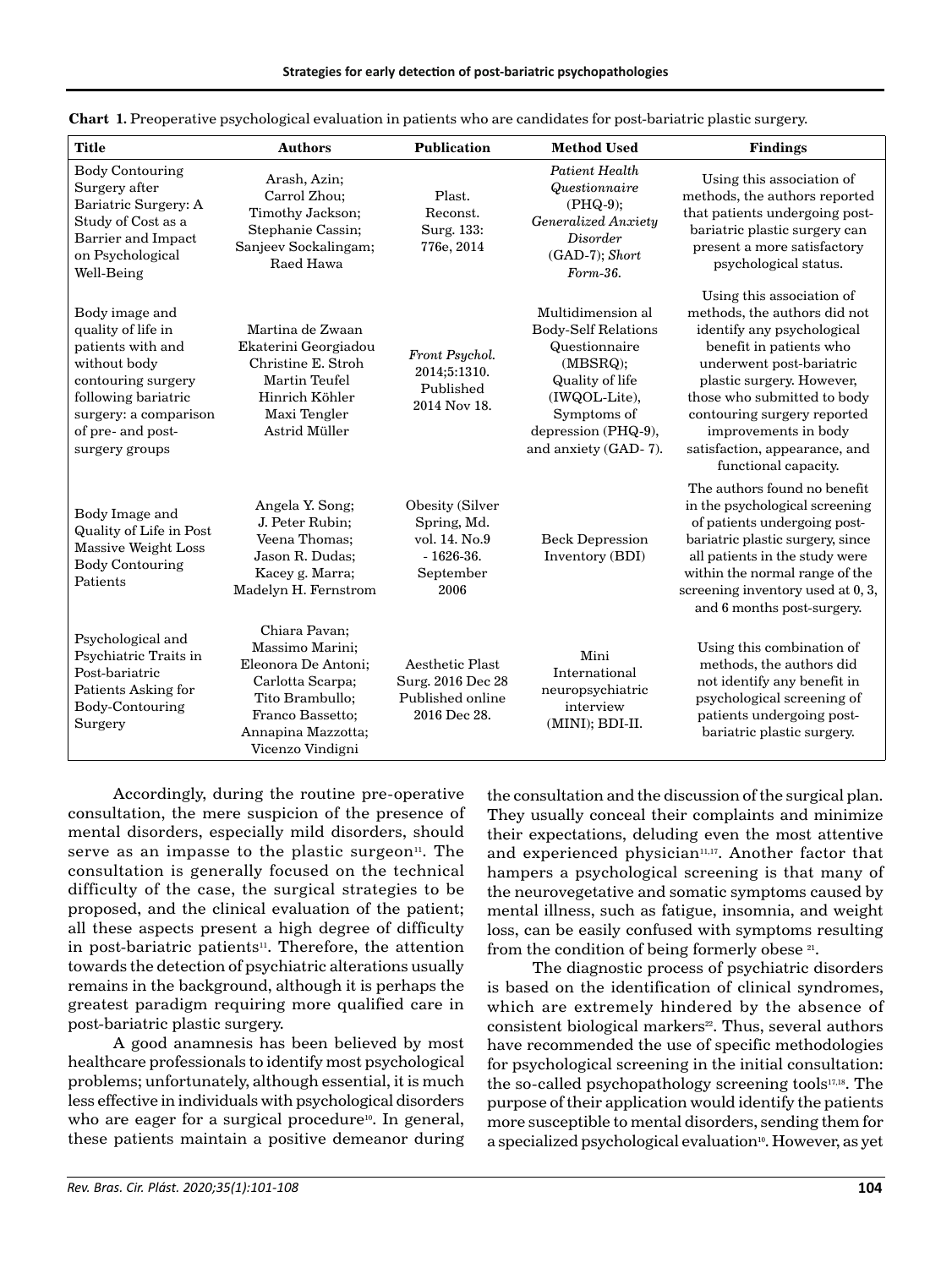there is no specific and well-validated tool with utility in plastic surgery clinics for post-bariatric candidates for esthetic procedures $9,10,18,21,23$ .

In the literature review presented here, only four clinical trials (Chart 1) used screening methods in pre-operative consultations in candidates for postbariatric plastic surgeries. This extremely low number of studies is surprising and worrying, especially since the results are divergent and insufficient to elect, even if superficially, a gold-standard psychological screening method.

Azin et al. in 2014<sup>24</sup> and Zwaan et al. in 2014<sup>25</sup> used a combination of different tools in post-bariatric candidates for body contouring surgery. The authors claimed that this combination would be useful to more easily diagnose psychopathologies. However, despite using similar methods, the authors obtained contradictory results, weakening the thesis that this combination is the ideal screening method. In addition, this strategy with multiple tests has less clinical applicability, requiring more time for the initial preoperative evaluation, and thus it cannot be recommended as an ideal method for initial evaluation. The laborious applicability of the combination of tests also hinders its reproduction in other studies, tending to make its clinical applicability unfeasible. In their conclusions, both authors honestly refer to the difficulties and the limitations of their studies.

In the article by Song et al. in 200626, the authors used the Beck Depression Inventory (BDI) to focus more on depressive symptoms without identifying differences between the groups studied. According to the literature, the use of the BDI alone can underdiagnose very prevalent disorders in these patients, such as anxiety and somatoform disorders<sup>27</sup>. In this case, the BDI, when applied alone, does not seem to be the best choice for screening patients who are candidates for post-bariatric plastic surgery. The conclusions of Azin et al*.* in 201424, Zwaan et al. in 201425, and Song et al. in 2006<sup>26</sup> underline the weaknesses of the study and the long road to be traveled until the ideal screening tool for the post-bariatric population is defined.

Pavan et al. in 2017<sup>28</sup> combined the BDI II with the Mini International Neuropsychiatric Interview (MINI) Plus method. The conclusion of the study reveals a discrepancy in the results obtained and the psychopathologies analyzed, as the authors themselves failed to outline a clear strategy of the screening method they advocate. According to Pavan et al. in 2017<sup>28</sup>, the combination of multiple instruments seems to be the current trend for the psychological screening of candidates for post-bariatric surgeries, especially due to the emotional complexity of the ex-obese patient and

the absence of a comprehensive tool to assess a wide range of all possible components.

As seen here, the literature on the subject is still emerging, requiring more studies and a greater acknowledgement of its importance in plastic surgery. The literature review is completely different when we analyze obese patients who have not yet had bariatric surgery. In these cases, the literature produced by digestive tract surgery teams is abundant in studies, and the production of knowledge is continuous and well-founded.

One of the tools most commonly used in research evaluating candidates for bariatric surgery is the BDI<sup>10,21,23</sup>. This tool evaluates the intensity of depressive symptoms, and it can be easily executed during pre-operative consultations9,17. It is a quick and practical instrument with a high rate of acceptance, credibility, and accuracy in screening for depressive symptoms<sup>22</sup>. Although it does not have diagnostic assertions, its use facilitates the screening of psychopathologies with a high level of sensitivity and specificity<sup>21,22,23</sup>. The patient responds to 21 statements in a questionnaire, correlated with depressive symptoms and attitudes<sup>29</sup> determining the intensity of responses that vary from 0 to 3, suggesting increasing degrees of severity of the disease<sup>30</sup>. The final score is the sum of the responses, with a minimum score of zero and maximum of 63 points<sup>18</sup>. According to the authors, a score  $\geq 17$  classifies the patient as "at risk"30. In 1996, the BDI was significantly revised, which resulted in its second edition (BDI-II), which is more straightforward and easier to understand<sup>31</sup>, approaching the new diagnostic criteria for Major Depression present in 5th edition of the Diagnostic and Statistical Manual of Mental Disorders (DSM-V)<sup>8</sup>.

Another widely used method in studies with prebariatric patients is the Patient Health Questionnaire (PHQ-9). It is a rapid application tool, widely used for the evaluation and screening of depressive disorders. Based on the diagnostic criteria of the DSM-5, it has 9 dimensions, evaluated by a scale that ranges from 0 ("not at all") to 3 ("nearly every day"), corresponding to the frequencies of the signs and symptoms of depression, which could result between 0 and 27 points. When the sum is  $\geq 10$ , it is a positive indicator of the disorder. The PHQ-9 is derived from the Primary Care Evaluation of Mental Disorders (PRIME-MD), which was created to screen for major mental disorders in primary care, such as alcohol abuse, depression, anxiety, eating, and somatoform disorders<sup>32</sup>.

Despite their widespread applications, the PHQ and BDI are not free from criticism<sup>18,22</sup>. Some authors claim that they are too specific to depression, not evaluating the other psychopathologies prevalent in ex-obese patients<sup>22</sup>. In addition, the tools would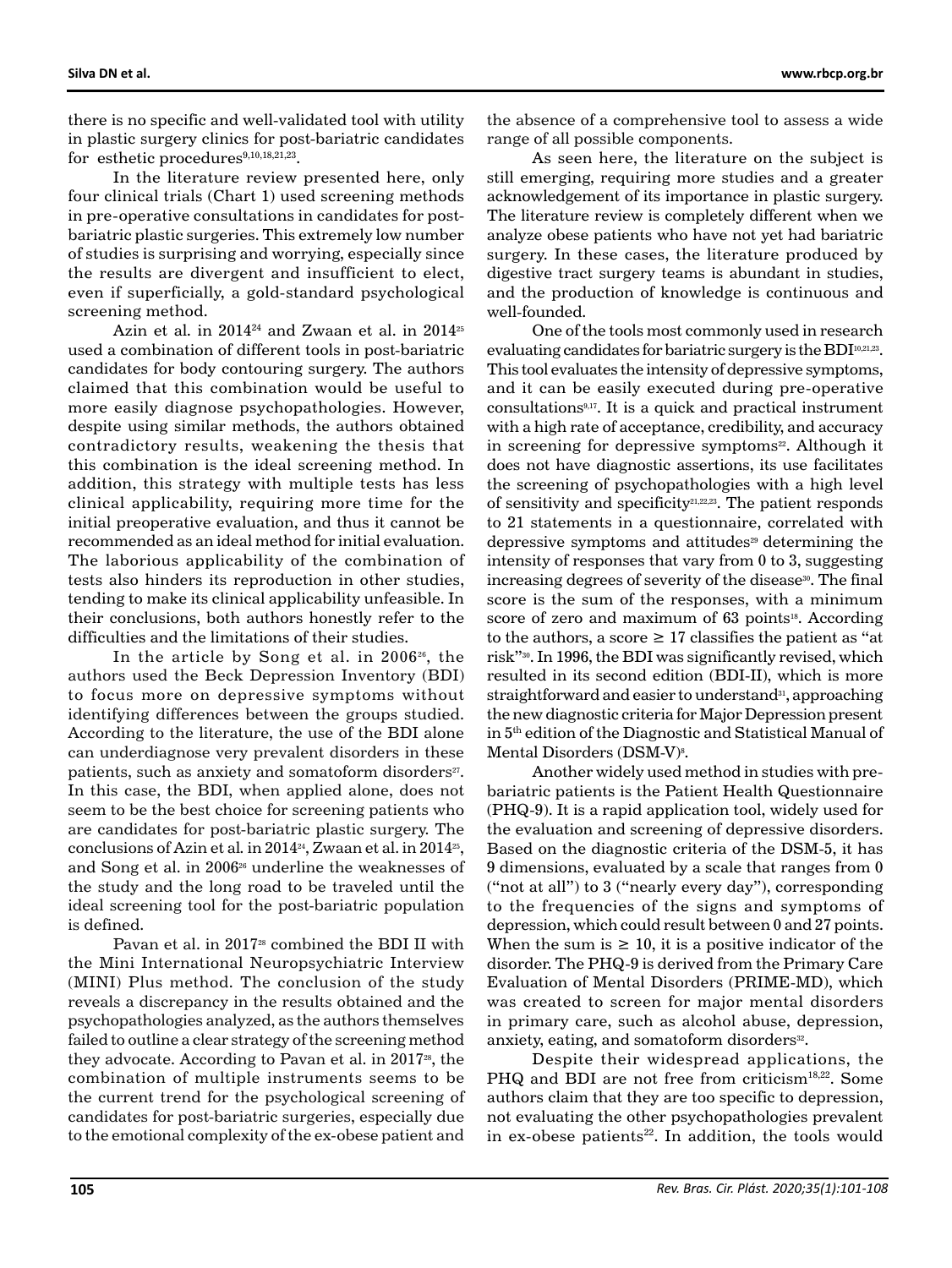still need adaptation for post-bariatric patients, with different cut-off levels and application and control strategies. Some authors even recommend that screening tools less focused on depressive symptoms and more on personal interrelationships and quality of life analysis be associated with these methods $22$ . Examples include the Medical Outcomes Study Short Form, the Adaptation Self-Evaluation Scale, the Social Adjustment Scale Self-Report, the Multiple Affective Adjective Check List, the Brief Symptom Inventory, the Hamilton Depression Rating Scale, and the Zung Self-Rating Depression Scale<sup>21,22,23</sup>.

Specifically related to plastic surgery, Sarwer et al. in 200833 developed a questionnaire that assesses the motivations and expectations of patients, their perceptions of body self-image, as well as their psychiatric status at the time of the consultation. Pinho et al. in  $2011<sup>1</sup>$  recommended the use of the Sarwer questionnaire, giving it an excellent rating. D'Assumpção, in 2017<sup>11</sup> changed the Pisa Scale, a practical tool for this population, to be diagnostic of Body Dysmorphic Disorder8 . However, the validation of these methods in the post-bariatric population still needs confirmation and further studies.

The development of the ideal tool still seems far from a reality in clinical practice and merits more questions18. In the Post-Bariatric Plastic Surgery outpatient clinic of the University Hospital of the UFMS, we utilize a Multiaxial Screening<sup>22</sup>, based on the triad of humanized anamnesis, detection of "risk markers", and the BDI score.

At the first pre-operative consultation, we pay attention to the biopsychosocial aspects of the patients, valuing a humanistic and committed doctor-patient relationship, sharing with patients the complexity of the process and the challenges to be faced<sup>20</sup>. We believe that gaining the trust of this complex patient must occur in this first meeting, and the analysis of technical-surgical aspects, previously the major focus of interest, should now be reserved for the final part of the consultations.

In this initial part of the first consultation, we conduct an anamnesis directed at specific psychiatric aspects, taking a detailed history, highlighting the individual and not the physical symptoms, offering the chance to expose feelings, complaints, and expectations. We investigate the patient's personal and relational life, habits, sources of pleasure, and sorrows<sup>13</sup>. Then we present the BDI, explain its motivations, and ask the patient to respond the inventory.

While the patient analyzes the BDI, we assess the findings of the anamnesis, seeking to identify the so-called "markers of psychopathology", risk factors related to a poor postoperative outcome: a) patients with many unrealistic demands and expectations

about the procedure; b) patients very dissatisfied with a prior esthetic surgery (with good results); c) patients with minimal bodily deformities but many complaints; d) patients with intellectual conditions limiting their understanding of the complexities and technical limits of the surgeries; e) patients with vague motivations due to relationship problems; f) patients with extremely low self-esteem; g) patients with a history of depression or psychiatric hospitalizations; h) solitary patients; i) patients with personality disorders; j) and patients with suicidal ideation<sup>29</sup>.

In the presence of at least one of these markers or if the BDI score is  $\geq$  17, we initially counsel against the procedure and forward the patient to an assessment by a mental health professional<sup>9,13,27</sup>. We explain that the future implementation of the procedure shall be subject to the release of this professional and that this will be attached to the Informed Consent Form  $(ICF)^{17}$ . Pinho et al. in 2011<sup>1</sup> recommended a complete documentation of the pre-operative psychological/ psychiatric approach, with the presence of reports of specialized professionals, as a measure of protection for the plastic surgeon. Some patients dissatisfied with their post-bariatric plastic surgeries have used their preoperative psychiatric condition in medical error litigation as a justification for not understanding the terms of consent and guidelines about the procedure<sup>1</sup>.

Even in those patients without identified risk factors (markers and/or BDI  $\leq 16$ ), we devote substantial time to the consultation, explaining the details of the pre-, trans-, and post-operative periods<sup>33</sup>. Unfortunately, this approach, although very effective, cannot prevent all disappointments. Even with a negative screening and all the care dispensed, some patients develop psychiatric issues during the postoperative period. In these cases, it is essential to refer them immediately to a psychiatrist to minimize losses, controlling the situation as quickly as possible<sup>13</sup>, in addition to psychological, cognitive and behavioral interventions.

## **CONCLUSION**

The use of appropriate strategies for preoperative screening of psychopathologies of postbariatric plastic surgeries can assist in the prevention of significant losses during the postoperative period. The ideal tool still lacks validation in the post-bariatric population, requiring more accurate development and validation by the scientific community. In addition to extensive clinical and technical surgical knowledge, the plastic surgeon must remain attentive to the psychopathological signs and symptoms of these patients, being prepared to refer them to psychiatric and psychological evaluation when indicated.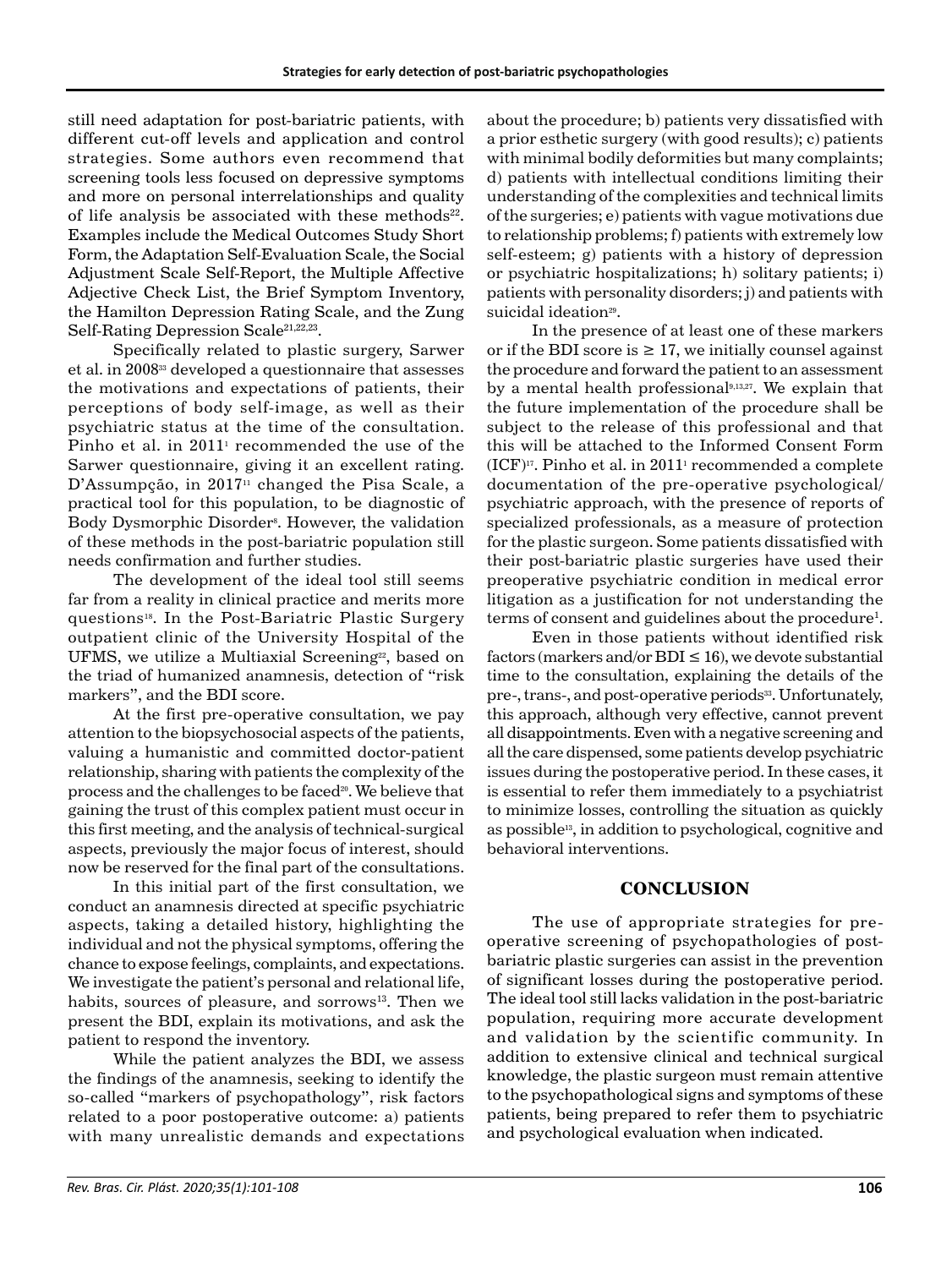## **COLLABORATIONS**

- **DNS** Analysis and/or data interpretation, Conception and design study, Conceptualization, Data Curation, Final manuscript approval, Formal Analysis, Investigation, Methodology, Project Administration, Realization of operations and/ or trials, Resources, Supervision, Validation, Visualization, Writing - Original Draft Preparation, Writing - Review & Editing
- **MR** Analysis and/or data interpretation, Conception and design study, Conceptualization, Final manuscript approval, Formal Analysis, Project Administration, Validation, Writing - Review & Editing
- **KFMV** Analysis and/or data interpretation, Conception and design study, Conceptualization, Final manuscript approval, Project Administration, Realization of operations and/or trials, Supervision, Writing - Review & Editing
- **AABMR** Analysis and/or data interpretation, Conceptualization, Final manuscript approval, Project Administration, Realization of operations and/or trials, Validation, Writing - Original Draft Preparation, Writing - Review & Editing
- **EGB** Analysis and/or data interpretation, Conceptualization, Data Curation, Final manuscript approval, Investigation, Methodology, Realization of operations and/or trials, Writing - Review & Editing
- **TRA** Analysis and/or data interpretation, Conception and design study, Data Curation, Final manuscript approval, Investigation, Methodology, Realization of operations and/ or trials, Writing - Review & Editing
- **HJOC** Analysis and/or data interpretation, Conception and design study, Data Curation, Final manuscript approval, Methodology, Realization of operations and/or trials, Writing - Original Draft Preparation, Writing - Review & Editing

#### **REFERENCES**

- 1. Pinho PR, Chillof CLM, Mendes FH, Leite CVS, Viterbo F. Abordagem psicológica em cirurgia plástica pós-bariátrica. Rev Bras Cir Plást. 2011;26(4):685-90.
- 2. Grando MC. Dermolipectomia em âncora após cirurgia bariátrica: complicações e índice de satisfação dos pacientes. Rev Bras Cir Plást. 2015;30(4):515-21. DOI: [http://www.dx.doi.org/10.5935/2177-](http://www.dx.doi.org/10.5935/2177-1235.2015RBCP0189) [-1235.2015RBCP0189](http://www.dx.doi.org/10.5935/2177-1235.2015RBCP0189)
- 3. Kaluf R, Azevêdo FN, Rodrigues LO. Sistemática cirúrgica em pacientes ex-obesos. Rev Bras Cir Plást. 2006;21(3):166-74.
- 4. Bloom JMP, Koltz PF, Shaw Junior RB, Gusenoff JA. Prospective assessment of medical and psychiatric comorbidities in the massive weight loss population prior to body contouring surgery. Plast Reconstruct Surg. 2010;126(4):75. DOI: [http://www.dx.doi.](http://www.dx.doi.org/10.1097/01.prs.0000388797.00114.d8) [org/10.1097/01.prs.0000388797.00114.d8](http://www.dx.doi.org/10.1097/01.prs.0000388797.00114.d8)
- 5. Scherer JN, Ornell F, Narvaez JCM, Nunes RC. Transtornos psiquiátricos na medicina estética: a importância do reconhecimento de sinais e sintomas. Rev Bras Cir Plást. 2017;32(4):586-93. DOI: <http://www.dx.doi.org/10.5935/2177-1235.2017RBCP0095>
- 6. Brito MJA, Nahas FX, Cordás TA, Felix GAA, Sabino Neto M, Ferreira LM. Compreendendo a psicopatologia do transtorno dismórfico corporal de pacientes de cirurgia plástica: resumo da literatura. Rev Bras Cir Plást. 2014;29(4):599-608. DOI: [http://](http://www.dx.doi.org/10.5935/2177-1235.2014RBCP0106) [www.dx.doi.org/10.5935/2177-1235.2014RBCP0106](http://www.dx.doi.org/10.5935/2177-1235.2014RBCP0106)
- 7. Ribeiro RVE, Silva GB, Augusto FV. Prevalência do transtorno dismórfico corporal em pacientes candidatos e/ou submetidos a procedimentos estéticos na especialidade da cirurgia plástica: uma revisão sistemática com meta-análise. Rev Bras Cir Plást. 2017;32(3):428-35. DOI: [http://www.dx.doi.org/10.5935/2177-](http://www.dx.doi.org/10.5935/2177-1235.2017RBCP0070) [-1235.2017RBCP0070](http://www.dx.doi.org/10.5935/2177-1235.2017RBCP0070)
- 8. American Psychiatric Association (APA). Obsessive-compulsive and related disorders. Diagnostic and statistical manual of mental disorders. 5th ed. Arlington: APA; 2013. DOI: [https://doi.](https://doi.org/10.1176/appi.books.9780890425596.dsm06) [org/10.1176/appi.books.9780890425596.dsm06](https://doi.org/10.1176/appi.books.9780890425596.dsm06)
- 9. Hayden MJ, Dixon JB, Dixon ME, Shea TL, O'Brien PE. Characterization of the improvement in depressive symptoms following bariatric surgery. Obes Surg. 2011;21(3):328-35. DOI: [http://www.](http://www.dx.doi.org/10.1007/s11695-010-0215-y) [dx.doi.org/10.1007/s11695-010-0215-y](http://www.dx.doi.org/10.1007/s11695-010-0215-y)
- 10. Fabricatore AN, Crerand CE, Wadden TA, Sarwer DB, Krasucki JL. How do mental health professionals evaluate candidates for bariatric surgery? Survey results. Obes Surg 2005;16(5):567-73.
- 11. D'Assumpção EA. Dismorfofobia ou complexo de quasímodo. Rev Bras Cir Plást. 2007;22(3):183-7.
- 12. Lier HO, Biringer E, Stubhaug B, Eriksen HR, Tangen T. Psychiatric disorders and participation in pre- and postoperative counseling groups in bariatric surgery patients. Obes Surg. 2011;21(6):730- 7. DOI:<http://www.dx.doi.org/10.1007/s11695-010-0146-7>
- 13. Silva MLA, Taquette SR, Aboudib JHC. Transtorno dismórfico corporal: contribuições para o cirurgião plástico. Rev Bras Cir Plást. 2013;28(3):499-506.
- 14. Copetti CMVS, Copetti JM. Avaliação e acompanhamento psicológico em pacientes submetidos à cirurgia plástica. Rev Bras Cir Plást. 2005;20(1):63-4.
- 15. Castro TG, Pinhatti MM, Rodrigues RM. Avaliação de imagem corporal em obeso no contexto cirúrgico de redução de peso: revisão sistemática. Temas Psicol. 2017;25(1):53-65. DOI: [https://](https://dx.doi.org/10.9788/TP2017.1-04Pt) [dx.doi.org/10.9788/TP2017.1-04Pt](https://dx.doi.org/10.9788/TP2017.1-04Pt)
- 16. Paula PR, Freitas-Júnior R, Prado M, Neves CGL, Arruda FCF, Vargas VEB, et al. Transtornos depressivos em pacientes que buscam cirurgia plástica estética: uma visão ampla e atualizada. Rev Bras Cir Plást. 2016;31(2):261-8. DOI: [http://www.dx.doi.](http://www.dx.doi.org/10.5935/2177-1235.2016RBCP0042) [org/10.5935/2177-1235.2016RBCP0042](http://www.dx.doi.org/10.5935/2177-1235.2016RBCP0042)
- 17. Ely P, Nunes MFO, Carvalho LF. Avaliação psicológica da depressão: levantamento de testes expressivos e autorrelato no Brasil. Aval Psicol. 2014;13(3):419-26.
- 18. Coelho FD, Carvalho PHB, Fortes LS, Paes ST, Ferreira MEC. Insatisfação corporal e influência da mídia em mulheres submetidas à cirurgia plástica. Rev Bras Cir Plást. 2015;30(4):567-73. DOI:<http://www.dx.doi.org/10.5935/2177-1235.2015RBCP0195>
- 19. Ferreira LM. Cirurgia plástica: uma abordagem antroposófica. Rev Bras Cir Plást. 2004;19(1):37-40.
- 20. Furlanetto LM, Gonzaga DMJA, Gonçalves AHB, Rodrigues K, Jacomino MEMLP. Diagnosticando depressão em pacientes internados com doenças hematológicas: prevalência e sintomas associados. J Bras Psiquiatr [Internet]. 2006; [cited 2019 mar 20]; 55(2):96-101. Available from: http://www.scielo.br/scielo.